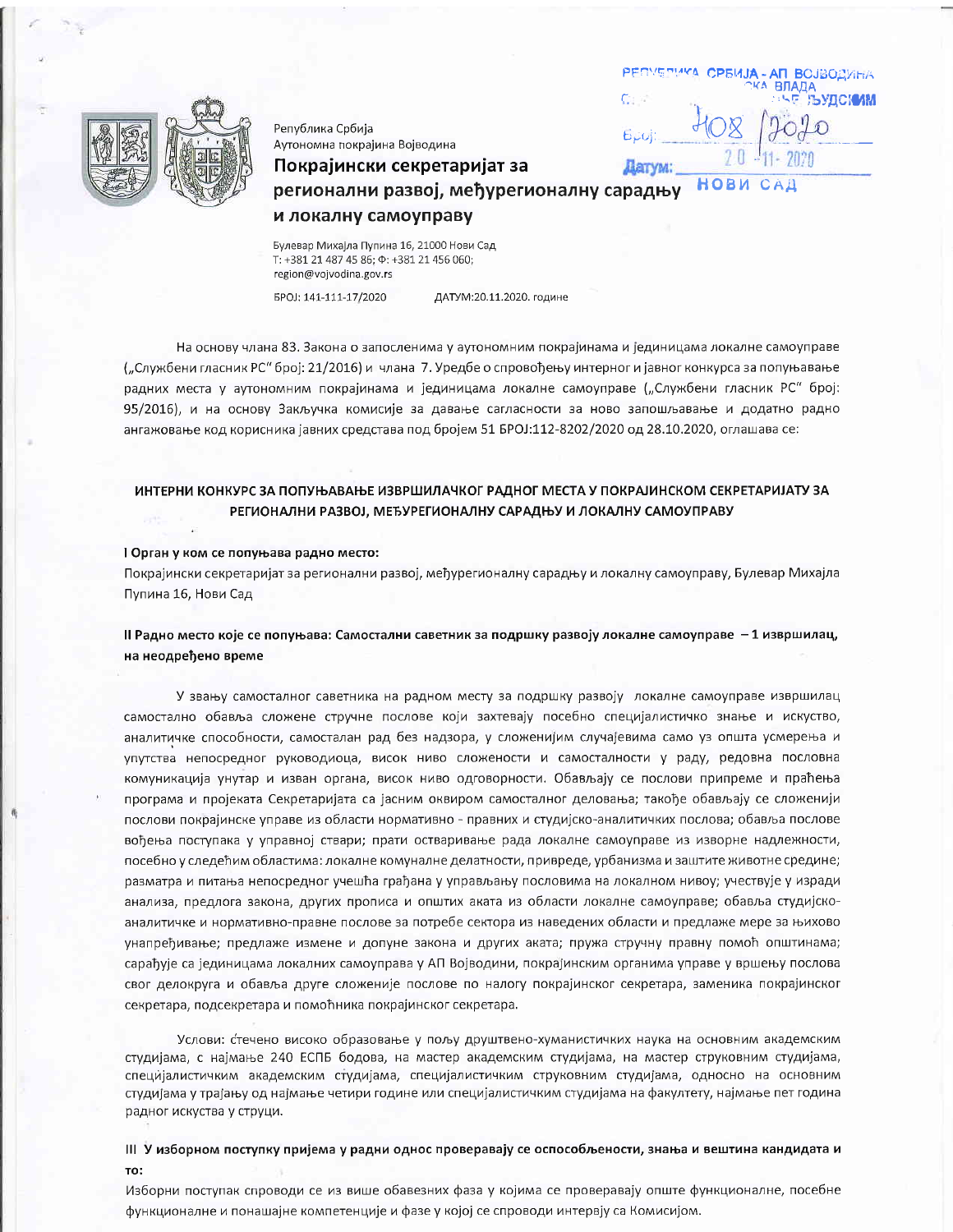Кандидатима који учествују у изборном поступку прво се проверавају опште функционалне компетенције. У изборном поступку проверавају се следеће опште функционалне компетенције:

-"Организација и рад органа АП Војводине и државних органа РС" - провераваће се путем теста (писмено),

- "Дигитална писменост" - провераваће се путем теста (писмено),

- "Пословна комуникација" - провераваће се путем симулације (писмено).

- Познавање једног страног језика - провераваће се непосредно, кроз разговор са кандидатима.

Напомена: У погледу провере опште функционалне компетенције "Дигитална писменост", ако кандидат поседујете важећи сертификат, потврду или други одговарајући доказ о познавању рада на рачунару, на траженом нивоу и желите да на основу њега будете ослобођени тестирања компетенције - Дигитална писменост, неопходно је да уз пријавни образац доставите и тражени доказ у оригиналу или овереној фотокопији.

Комисија ће на основу приложеног доказа донети одлуку да ли може или не може да прихвати доказ који сте приложили уместо тестовне провере.

IV Провера посебних функционалних компетенција:

Након пријема извештаја о резултатима провере општих функционалних компетенција, међу кандидатима који су испунили мерила за проверу општих функционалних компетенција, врши се провера посебних функционалних компетенција, и то:

-Посебна функционална компетенција за област рада студијско-аналитички послови (прикупљање и обрада података из различитих извора укључујући способност критичког вредновања и анализирања доступних информација) - провераваће се писмено путем писане симулације;

-Посебна функционална компетенција за радно место - Прописи из области коју прописује Закон о запосленима у Аутономним покрајинама и јединицама локалне самоуправе, Закон о локалној самоуправи, Покрајинска скупштинска одлука о Покрајинској управи, Покрајинска скупштинска одлука о Покрајинској влади и познавање организације покрајинске управе - провераваће се писмено путем писане симулације;

V Понашајне компетенције (управљање информацијама, управљање задацима и остваривање резултата, оријентација ка учењу и променама, изградња и одржавање професионалних односа, савесност, посвећеност и интегритет), провераваће се путем интервјуа базираном на компетенцијама (усмено).

VI Процена мотивације за рад на радном месту и прихватање вредности државних органа провераваће се путем интервјуа са Комисијом (усмено).

- Знање из области коју прописује Закон о запосленима у Аутономним покрајинама и јединицама локалне самоуправе, Закон о локалној самоуправи, Покрајинска скупштинска одлука о Покрајинској управи, Покрајинска скупштинска одлука о Покрајинској влади и познавање организације покрајинске управе - провераваће се писменим путем;

- Познавање рада на рачунару - увидом у приложени доказ уколико кандидат поседује доказ о познавању рада на рачунару (уверење, сертификат, потврда и сл.), а уколико кандидат не поседује, провера познавања рада на рачунару извршиће се писменим путем;

- Вештине руковођења и вештине комуникације - непосредно, кроз разговор са кандидатима;

-Познавање једног страног језика - непосредно, кроз разговор са кандидатима.

VII Место рада: Нови Сад, Булевар Михајла Пупина 16.

V Рок за подношење пријаве на интерни конкурс: рок за подношење пријава је 8 дана и почиње да тече наредног дана од дана када је интерни конкурс оглашен на огласној табли у седишту аутономне покрајине, односно рок за подношење пријава почиње 23.11.2020. године истиче 30.11.2020. a године.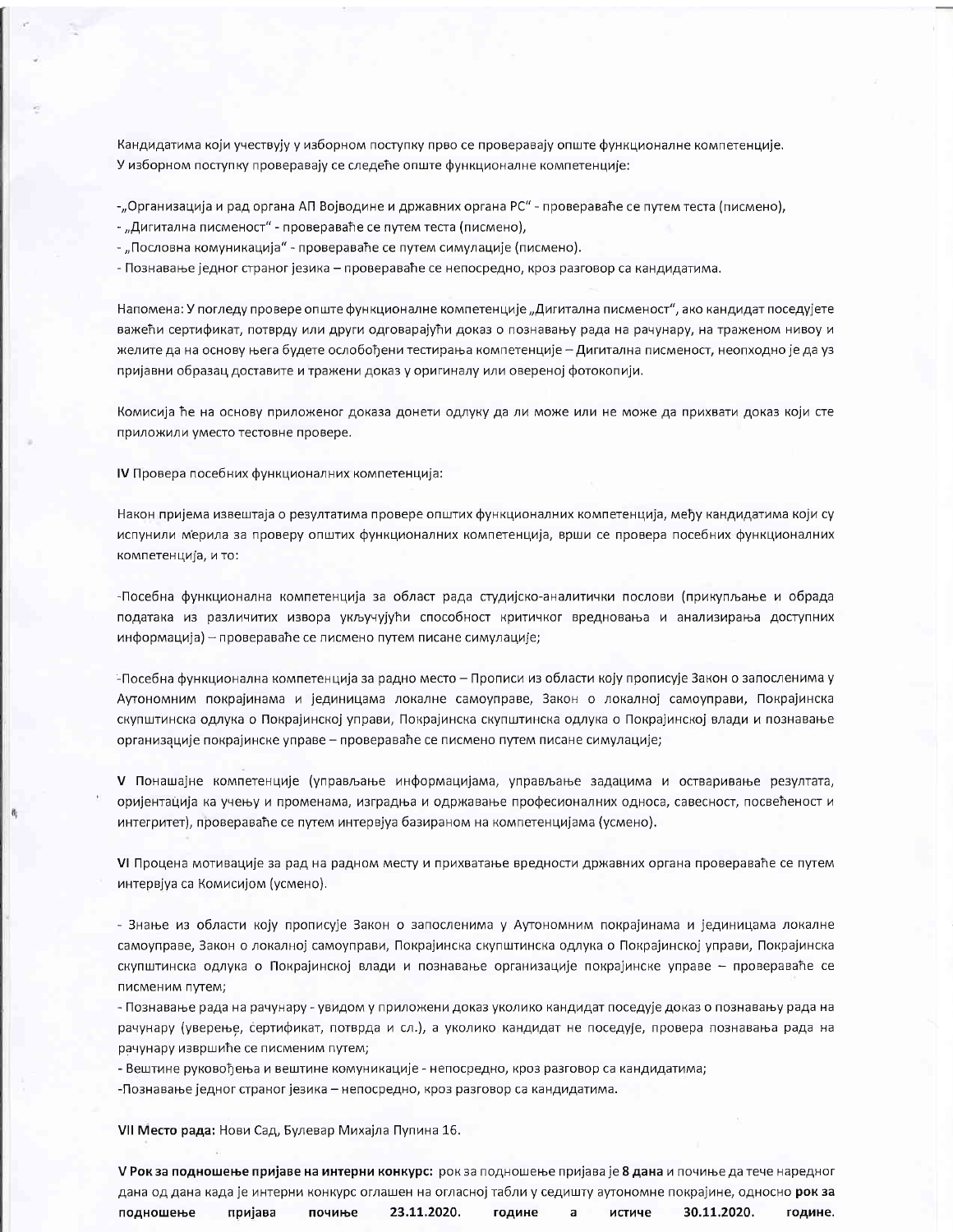VIII Лице које је задужено за давање обавештења: Прекодравац Александар, телефон: 021/487 4824

IX Датум оглашавања: 20.11.2020. године.

VIII Адреса на коју се подноси пријава: Покрајински секретаријат за регионални развој, међурегионалну сарадњу и локалну самоуправу, Булевар Михајла Пупина 16, 21000 Нови Сад, са назнаком "Интерни конкурс за попуњавање Саветник радног места за подршку развоју локалне самоуправе,..

### Х Докази који се прилажу уз пријаву на интерни конкурс:

1. потписана пријава са адресом становања, контакт телефоном, е mail адресом и потписаном изјавом у којој се учесник интерног конкурса опредељује да ли ће сам прибавити доказе о чињеницама о којима се води службена евиденција или ће то орган учинити уместо њега;

2. биографија са наводима о досадашњем радном искуству;

3. оригинал или оверена фотокопија уверења о држављанству, не старије од 6 месеци;

4. фотокопија личне карте односно испис очитане биометријске личне карте;

5. оригинал или оверена фотокопија уверења МУП-а да кандидат није осуђиван на безусловну казну затвора од најмање шест месеци, не старије од 6 месеци;

6. оригинал или оверена фотокопија дипломе којим се потврђује стручна спрема;

7. оригинал или оверена фотокопија уверења о положеном државном стручном испиту;

8. оригинал или оверена фотокопија уверења о познавању рада на рачунару; уколико га кандидат поседује;

9. фотокопије доказа о најмање 5 година радног искуства у струци (потврде, решења, уговори, копија радне књижице и други акти из којих се може утврдити на којим пословима, са којом стручном спремом и у ком периоду је стечено радно искуство у струци);

10. Решење о распоређивању или решење да је службеник нераспоређен.

Одредбом чл. 9. ст. 3. и 4. и 103. Закона о општем управном поступку ("Службени гласник РС", број 18/2016) прописано је, између осталог, да су органи у обавези да по службеној дужности, када је то неопходно за одлучивање, у складу са законским роковима, бесплатно размењују, врше увид, обрађују и прибављају личне податке о чињеницама садржаним у службеним евиденцијама, осим ако странка изричито изјави да ће податке прибавити сама.

Докази који се прилажу уз пријаву на овај интерни конкурс, а о којима се води службена евиденција су уверење о држављанству, уверење о положеном државном стручном испиту и уверење МУП-а да кандидат није осуђиван на безусловну казну затвора од најмање шест месеци.

Учесник интерног конкурса може да се изјасни о томе да орган по службеној дужности прибави претходно наведене доказе од органа који је надлежан за вођење службене евиденције или да ће сам прибавити наведени доказ у прописаном року.

Уколико се учесник конкурса определи да орган прибави по службеној дужности наведени доказ, дужан је да се у пријави на интерни конкурс о томе посебно писмено изјасни и потпише изјаву која је саставни део интерног конкурса - (образац 1) Изјава о давању сагласности за коришћење личних података у сврху прикупљања података о наведеном доказу.

Уколико се учесник интерног конкурса определи да ће сам прибавити наведени доказ, дужан је да се у пријави на интерни конкурс о томе посебно писмено изјасни и потпише изјаву која је саставни део интерног конкурса-(образац 2)

XI Место, дан и време провере оспособљености, знања и вештина кандидата у изборном поступку: Са кандидатима чије су пријаве благовремене, допуштене, разумљиве, потпуне и уз које су приложени сви потребни докази и који испуњавају услове за оглашено радно место, обавиће се провера стручне оспособљености, знања и вештине у просторијама Покрајинског секретаријата за регионални развој, међурегионалну сарадњу и локалну самоуправу, Булевар Михајла Пупина 16., Нови Сад. О датуму и времену писмене и усмене провере